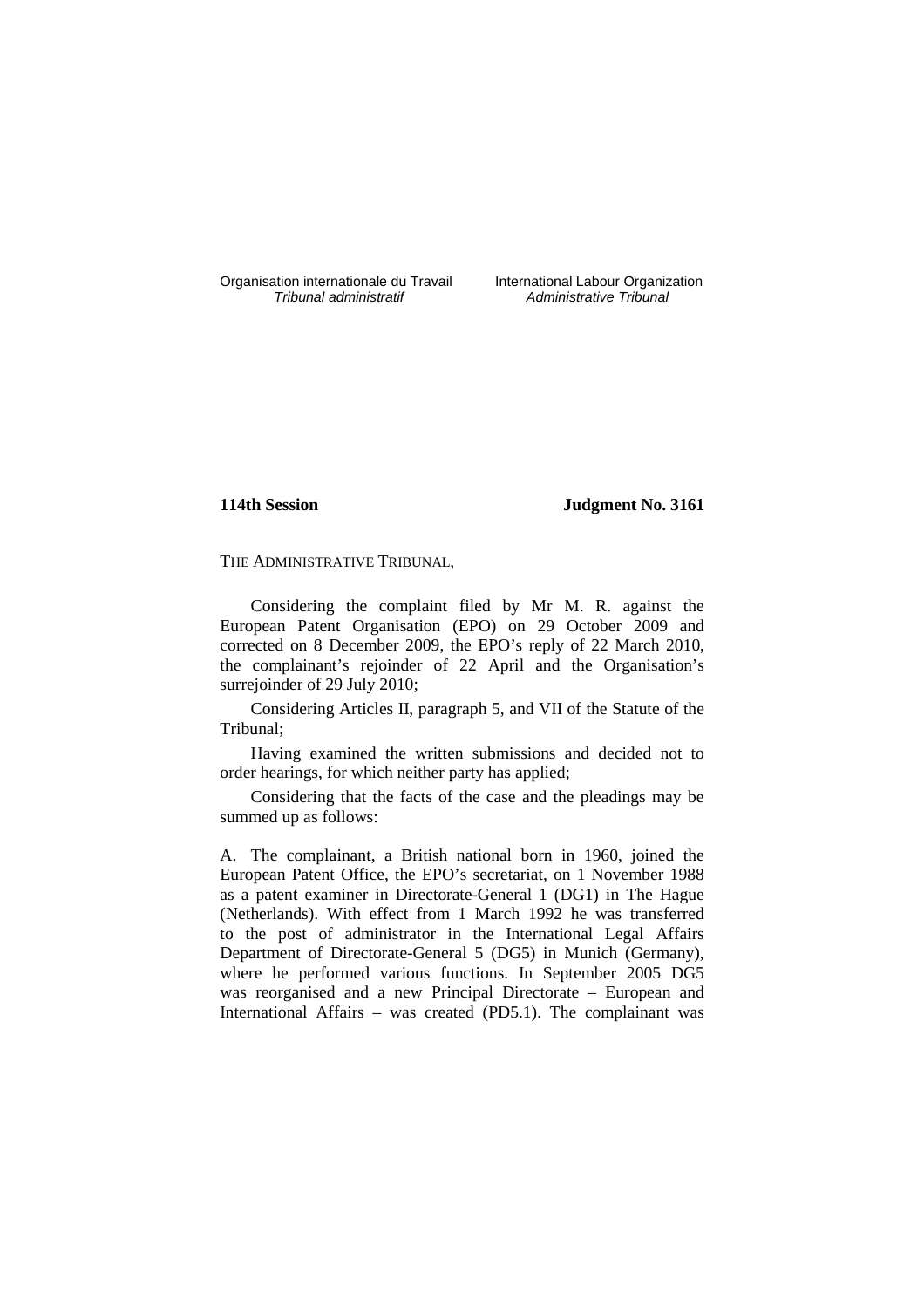subsequently assigned new duties in the Directorate of European Affairs, Member States, within PD5.1.

In July 2007 the Principal Director of PD5.1 verbally informed the complainant that the Office was considering transferring him to an examiner post. By a letter of 19 December 2007, signed by both the Principal Director of Personnel and the Principal Director of PD5.1, the complainant was again notified of his possible transfer on the basis that his professional skills were predominantly technical and did not correspond to the skills that were needed in the Directorate of European Affairs, Member States. He was asked to provide his feedback on the matter and was assured that, in the event of a transfer, his grade and step and his status as an employee would remain unchanged.

In a letter of 11 February 2008 the complainant expressed his opposition to the proposed transfer to an examiner post but indicated his willingness to move to a post that was commensurate with his knowledge and experience. The following day the complainant's counsel wrote to the Principal Director of Human Resources asserting inter alia that, in light of the complainant's professional experience, placing him in an examiner post would be a breach of the duty of care and loyalty owed to him by the Office. By a letter of 24 April addressed to the complainant, the Principal Director of Human Resources explained that the Office was prepared to take his wishes into account but that no other suitable posts were currently available and there was an urgent need to recruit examiners in DG1. He indicated that the next step in the process should take the form of a conversation between the complainant and representatives of DG1 in order to identify possible technical areas in which the complainant's skills could be utilised.

On 26 June 2008, at a meeting with two directors from the Measuring and Optics Joint Cluster, a staff representative and a member of the Human Resources Principal Directorate, the complainant reiterated his objections to being assigned to an examiner post. By a letter of 16 July to the President of the Office, the complainant's counsel requested inter alia that the complainant not be transferred to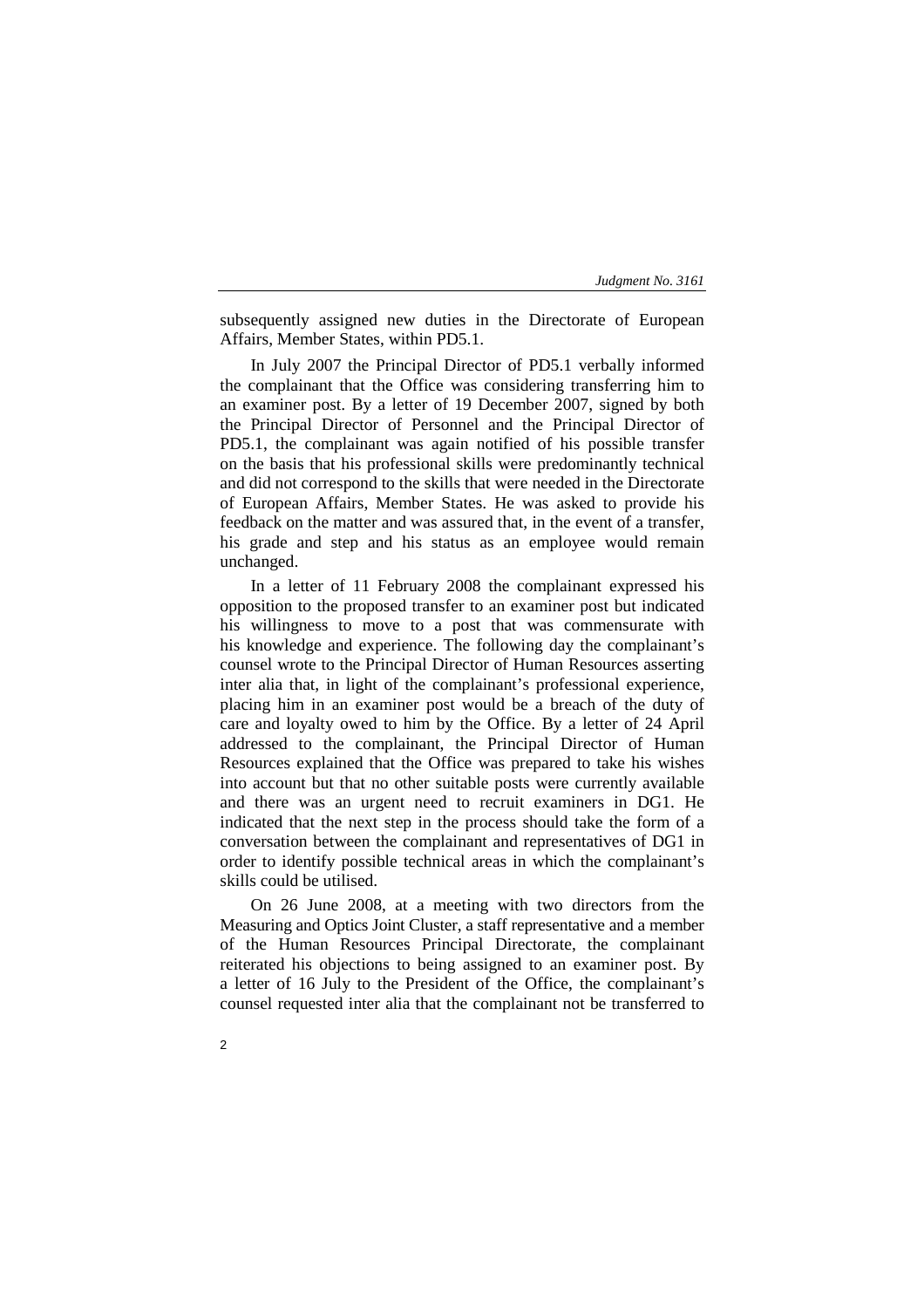an examiner post in DG1 and that he be allowed to remain in the Department of European Affairs, Member States. In the event that these requests could not be granted, he asked that his letter be treated as an internal appeal.

The complainant was informed by a letter of 12 September 2008 that the President had referred the matter to the Internal Appeals Committee for an opinion. While the internal appeal process was ongoing, by letter of 10 October he was notified of the decision to transfer him, with effect from 1 November 2008, to the post of examiner in Directorate 2.2.13, in accordance with Article 12(2) of the Service Regulations for Permanent Employees of the European Patent Office. By a letter of 15 October the complainant's counsel informed the Internal Appeals Committee that the complainant also sought the setting aside of that decision.

The Committee issued its opinion on 8 June 2009 and recommended inter alia, by a majority, that the complainant's transfer be set aside and that he be redeployed, preferably within PD5.1, to a post commensurate with his experience. A minority of the Committee's members recommended rejecting the appeal. By a letter of 3 August 2009 the complainant was informed that the President had received the Committee's opinion but was seeking his agreement to extend the prescribed time limit for taking a final decision so that she could consider a pending report from the Ombudsman regarding allegations that the complainant had made in connection with his transfer. In an exchange of correspondence with the Administration, the complainant asserted his right to receive a decision from the President within the statutory time limit. Having received no final decision, on 29 October 2009 he filed his complaint with the Tribunal, impugning the decision of 10 October 2008.

By a letter of 9 December 2009 from the Director of Regulations and Change Management, the complainant was informed that the President had decided to follow the minority opinion of the Internal Appeals Committee and, for the reasons expressed therein as well as those put forward by the Office during the internal appeal, to reject his appeal as unfounded in its entirety. He emphasised that the President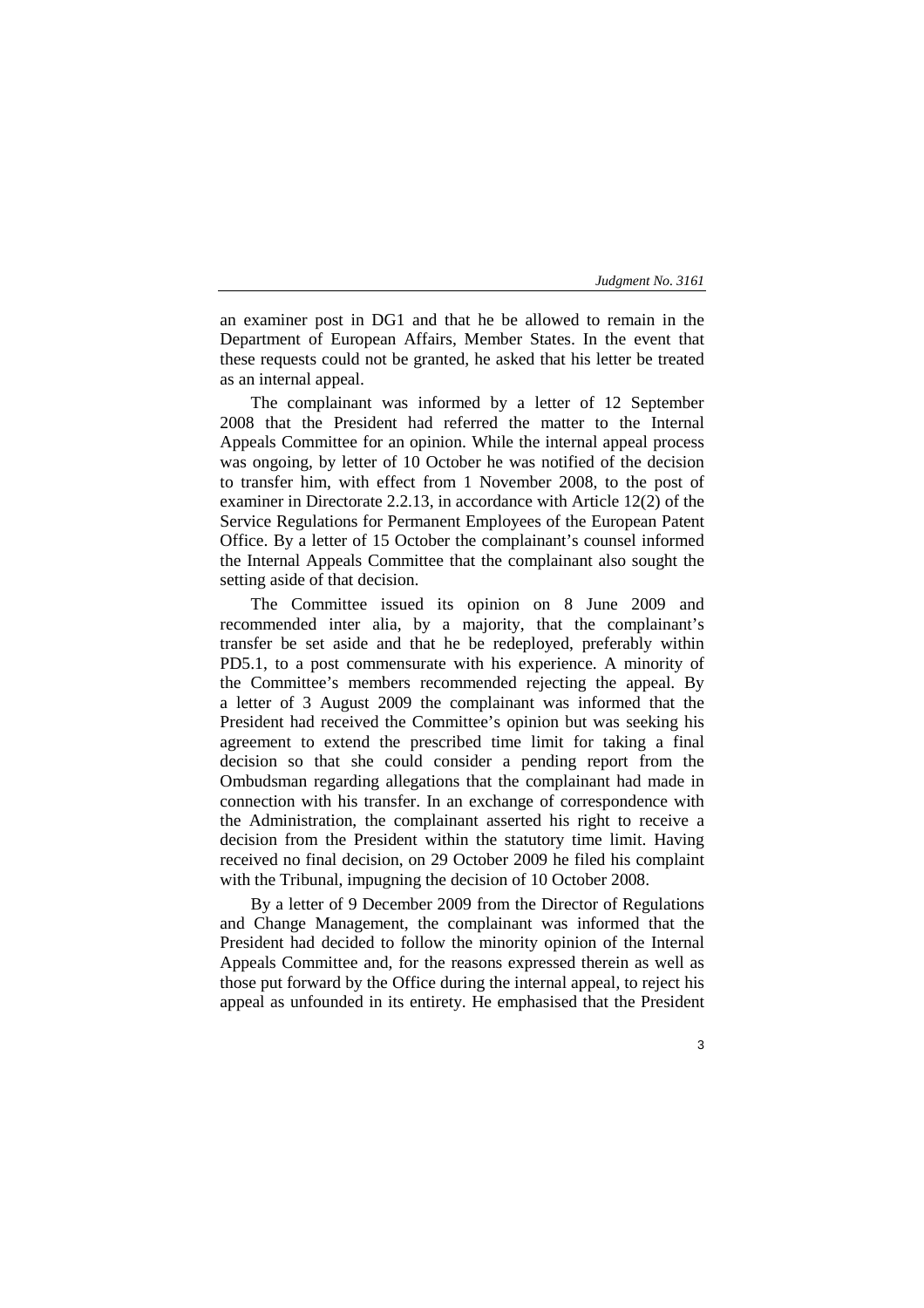disagreed with the finding of the majority of the members of the Committee that the reasons given for the complainant's transfer were not sufficient.

B. The complainant contends that the decision to transfer him to an examiner post violates his status as an employee because it breaches Article 12(2) of the Service Regulations according to which, in his view, a transfer should be made to a vacant post corresponding to the employee's grade. He also disputes the EPO's assertion that he did not possess the necessary skills to discharge his functions in the Directorate of European Affairs, Member States, pointing out that from 1992 until 2000 and from 2005 until his transfer in 2008 he was engaged in international cooperation projects within DG5.

He characterises the Office's contention that his transfer was based, in part, on an urgent need to recruit examiners in DG1 as a "pretext" and accuses the Office of misuse of authority. He submits that for 16 years he pursued a career with the EPO as an administrator and, consequently, he no longer possesses the requisite skills or experience to work as an examiner. Indeed, the Office has had to send him to the European Patent Academy for training, and his learning curve is anticipated to last three years.

According to the complainant, the Office sought to justify his transfer on the grounds that his post was being abolished, yet the 2009 budget for PD5.1 did not provide for the suppression of any posts. On the contrary, the number of permanent posts was increased by three. In addition, he was not a suitable candidate to participate in a job "rotation" because his work in the field of international affairs was not compatible with the core tasks of a patent examiner.

Relying on the Tribunal's case law, the complainant asserts that any transfer must be commensurate with the qualifications of the employee and match the knowledge and skills gained in his previous position. It is not enough to simply grant the employee the same grade. He contends that, although he remained at grade A4, he suffered humiliation because he was treated like a newly recruited examiner with no work experience. Furthermore, his transfer has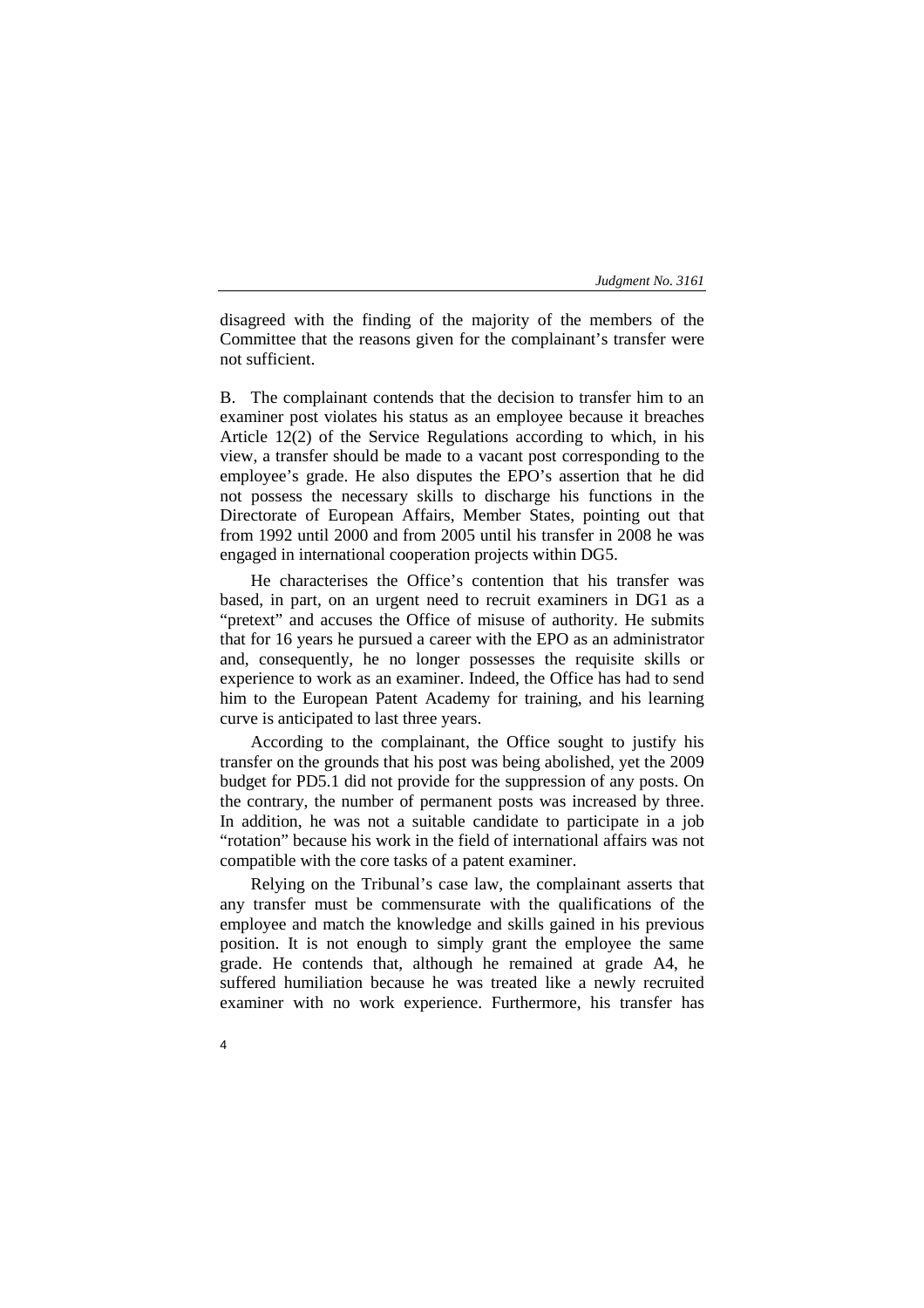deprived him of future promotion opportunities. Consequently, the transfer violated his dignity and good name and caused him unnecessary hardship.

He asks the Tribunal to quash the decision of 10 October 2008 and to order the EPO to reinstate him in his previous post or, in the alternative, to place him in another administrative post within PD5.1 which corresponds to his qualifications, experience and skills. If such a post is not immediately available, he asks to be placed "on loan" to PD5.1 and to be assigned to a suitable vacant post within a reasonable period of time. He also seeks costs.

C. In its reply the EPO recalls that, according to the case law, transfer decisions, being discretionary in nature, are subject to only limited review. It asserts that the disputed decision was lawful as it was taken for a number of complementary reasons, which, when considered together, provide justification for the transfer.

First, the complainant's skills, which were mainly technical, were not suited to the highly political nature of the duties performed in the Directorate of European Affairs, Member States, after the reorganisation of PD5.1. Second, the Office needed additional examiners in DG1 to cope with an increasing workload. Consequently, it transferred former examiners back to that Directorate and also recruited new examiners, some of whom were in the complainant's age group. In its view, based on his previous experience, the complainant was more qualified to perform examination duties than examiners new to the profession. Third, contrary to the complainant's assertion, posts were in fact abolished within PD5.1. Fourth, the defendant explains that it has an interest in pursuing job rotation for certain staff members in order to support career development. The complainant's transfer permits other examiners to benefit from job rotation. Furthermore, the Office explored alternative transfer possibilities for the complainant but no other suitable posts were vacant at the material time.

Referring to the case law, the defendant submits that the decision to transfer the complainant was taken with due respect for his dignity. He was fully informed and given the opportunity to be heard. The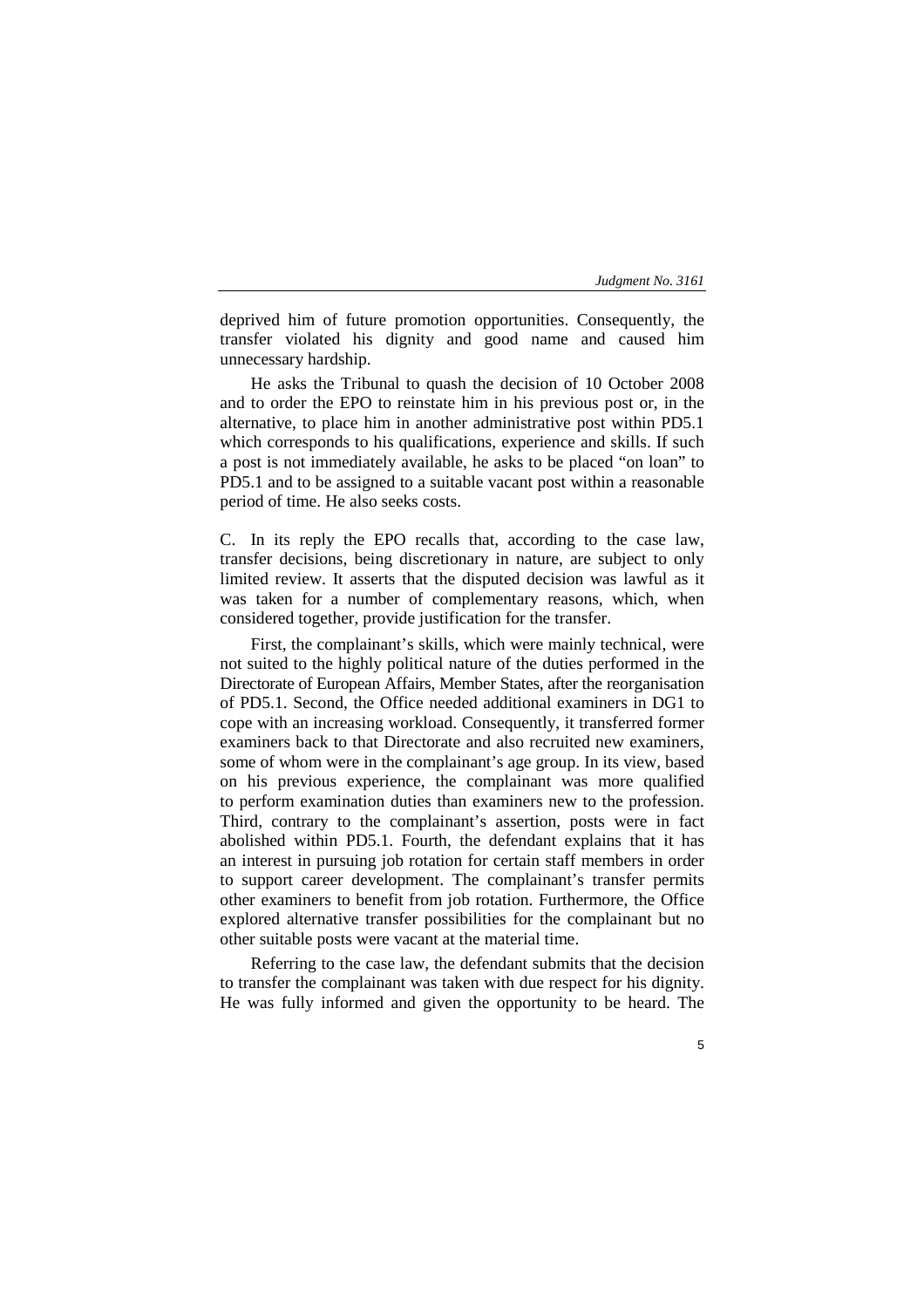decision was not taken for reasons of professional incompetence, nor was it a hidden disciplinary sanction. The complainant maintained his grade and salary; he stayed in the same duty station, was provided with the necessary training and was entrusted with duties for which he had been recruited and which he had performed for four years. Lastly, the Organisation denies that his chances of promotion have been prejudiced.

D. In his rejoinder the complainant presses his pleas. He contends that there is no link between any of the Office's reasons for his transfer and that it is therefore logical to analyse the lawfulness of each reason separately, in line with the approach taken by the majority of the Internal Appeals Committee.

E. In its surrejoinder the EPO maintains its position in full.

# CONSIDERATIONS

1. The complaint to this Tribunal was filed on 29 October 2009. At that time, the President of the EPO had not taken a decision on the recommendations that the Internal Appeals Committee made in its report of 8 June 2009 on the complainant's appeal against the decision to transfer him. More than sixty days had elapsed since the recommendations were made. Thus, the complainant was apparently exercising the right conferred by Article VII, paragraph 3, of the Statute of the Tribunal in filing his complaint. If so, the subject matter of the complaint would have been, at the time of filing, an implied decision of the President of the EPO to reject the recommendations of the Committee. In fact, the complainant erroneously identified on the complaint form the impugned decision as the decision of 10 October 2008, that being the original written notification of the decision to transfer him. No point is raised by the EPO in its submissions about this issue. Indeed, in its reply the EPO acknowledges that the complaint is receivable.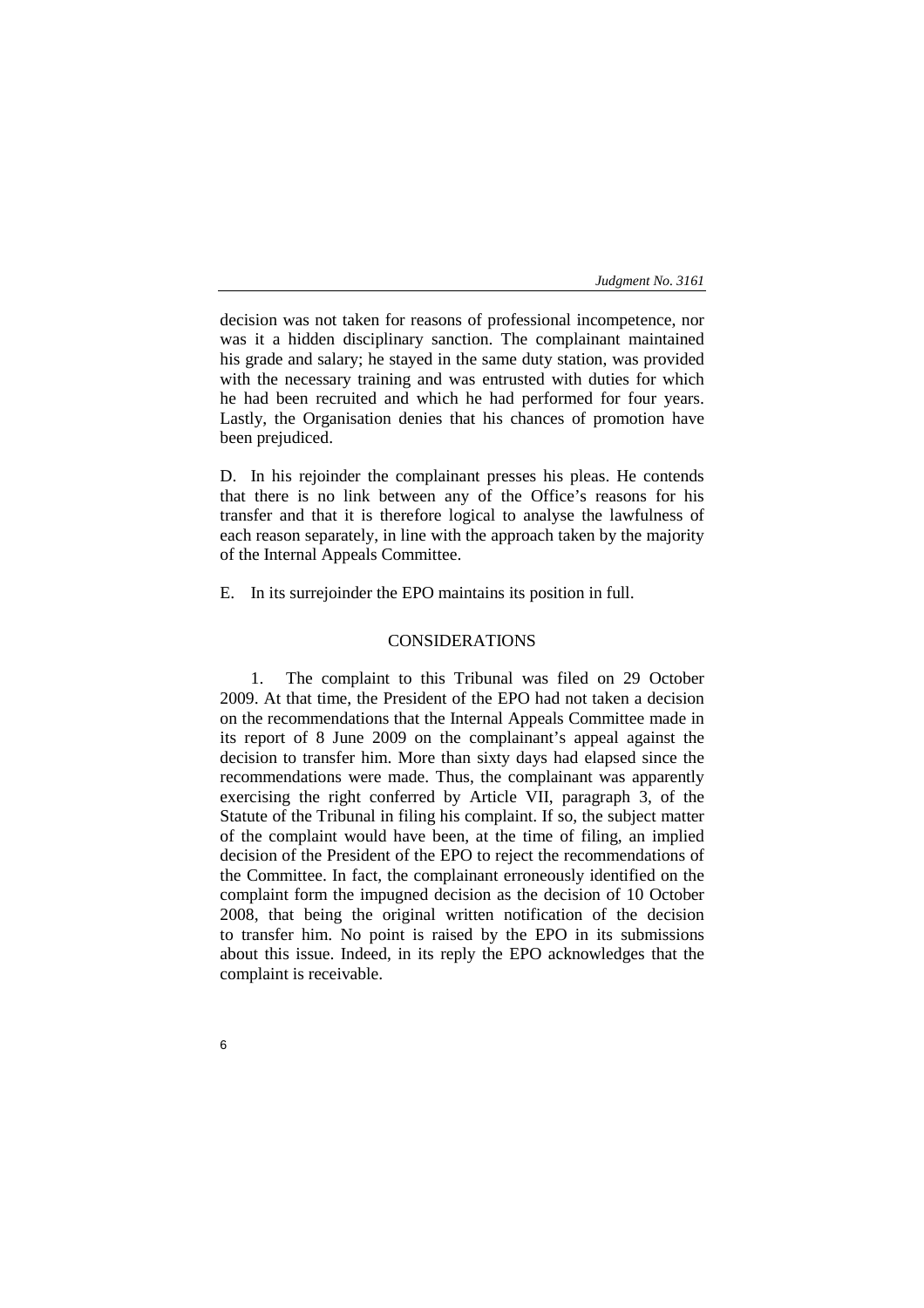2. However, an express decision was subsequently made. On 9 December 2009 the Director of Regulations and Change Management wrote a letter to the complainant on behalf of the President setting out the President's decision. This letter is annexed to the EPO's reply and submissions are made by the EPO by reference to its content. The Organisation's reference to this letter is not challenged by the complainant in his rejoinder. Consequently, and in accordance with its case law, the Tribunal finds it convenient to consider the complaint by reference to the express decision of 9 December 2009 (see Judgment 2786).

3. The express decision is fundamentally legally flawed and it is convenient to move straight to that issue. There was a division of opinion amongst the members of the Internal Appeals Committee. The majority of the members recommended that the appeal be allowed, that the transfer of the complainant be set aside, that the complainant be redeployed to a post commensurate with his experience, preferably within PD5.1, and that he be reimbursed for the costs of the proceedings. These recommendations were substantiated by 15 pages of detailed analysis of the facts and an assessment of whether the transfer was appropriate in the circumstances. The minority recommended in much briefer reasons that the appeal should be rejected.

4. In the letter of 9 December 2009 the Director of Regulations and Change Management commenced with two paragraphs of introductory commentary. He then said:

"I am asked to inform you that the President has decided to follow the minority opinion of the Internal Appeals Committee and for the reasons expressed therein as well as put forward by the Office during the appeal proceedings to reject your appeal as unfounded in its entirety."

This was followed by three numbered sections of one or a number of paragraphs which appear to be the reasons, in a numbered form, for the President's decision as relayed by the Director. The first numbered paragraph commenced: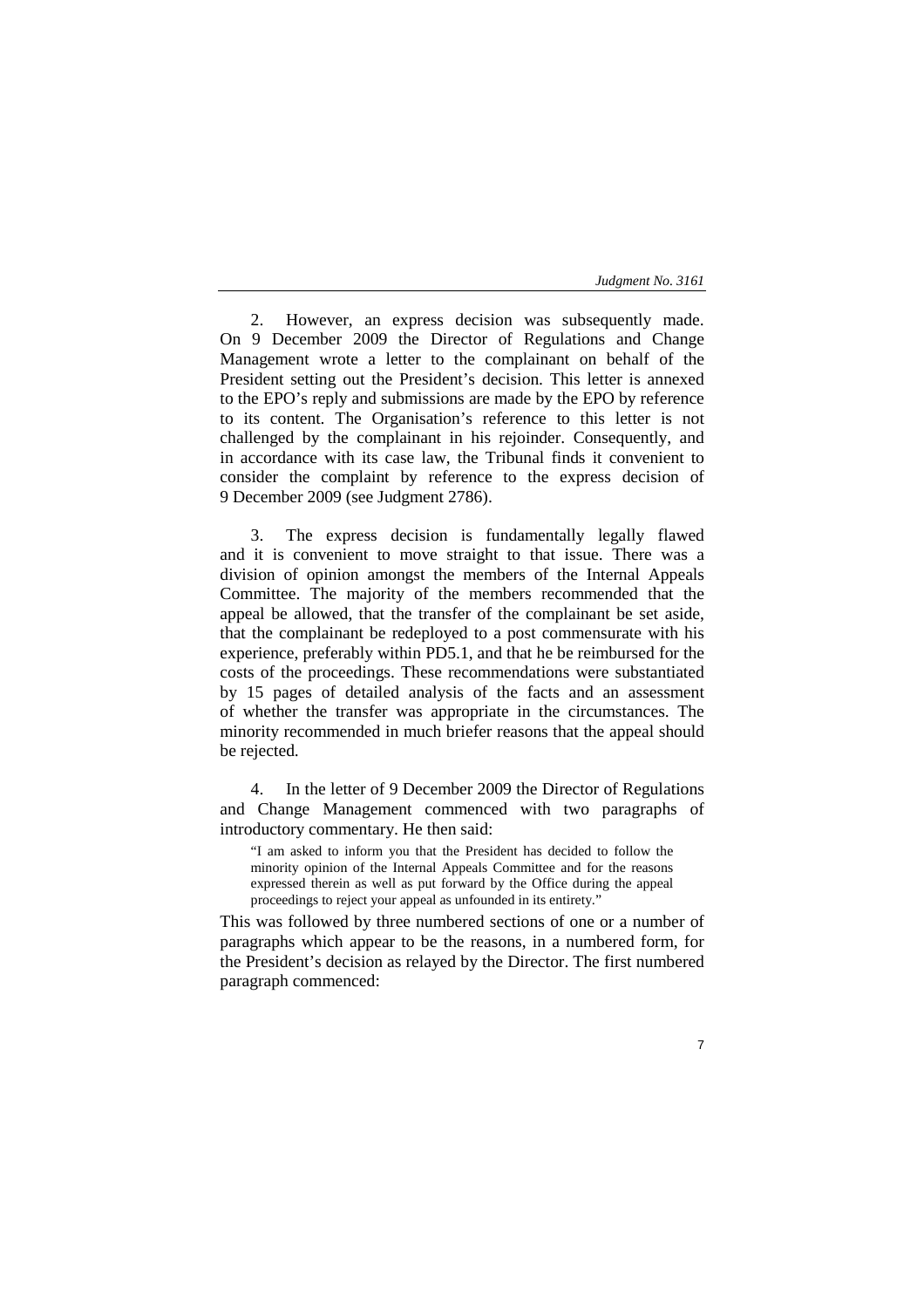"1. More specifically, [the Tribunal in Judgment] 1929 (consideration 5) defined the scope of the review of transfer decisions as follows: *'In principle, an organisation is the judge of its own interests and the Tribunal*  will not substitute the organisation's views with its own; it will not *interfere unless the decision is ultra vires, or there is a formal or procedural flaw or a mistake of law or of fact, or some material fact has been overlooked, or some obviously wrong conclusion drawn from the evidence, or there is misuse of authority.'*

In view of the above scope of review, the President does not agree with the majority opinion that the reasons provided for the transfer were insufficient to justify it without [the complainant's] consent. This conclusion appears to have exceeded the above limits of the legal review applicable to the discretionary decisions such as transfers."

In this numbered paragraph, the Director stated the President's reasoning as to whether the transfer was a reasonable measure and indicated:

"The President thus endorses the finding of the minority that the transfer was reasonably related to the lawful objectives to be achieved, did not involve any wrong conclusions drawn from the facts of the case and finally, **in view of the limited scope of the review of discretionary**  decisions, that the Office's relevant interests prevailed." (Emphasis added.)

5. From these two passages it is clear that the President's approach to the opinion of the majority was coloured by her view that the role of the Internal Appeals Committee was limited and that the majority of the Committee's members had exceeded those limits. This involves a fundamental misconception of the role of the Internal Appeals Committee and confuses its role (and the principles governing it) with the role of a judicial body engaged in judicial review of administrative decisions such as this Tribunal (and the principles governing such a body).

6. The Internal Appeals Committee is constituted by Article 110 of the Service Regulations. Article 111 concerns the functioning of the Committee and declares that the members of the Committee "shall be completely independent in the execution of their task". Article 113 concerns the procedure of the Committee. It requires that all the papers submitted to the Committee "shall include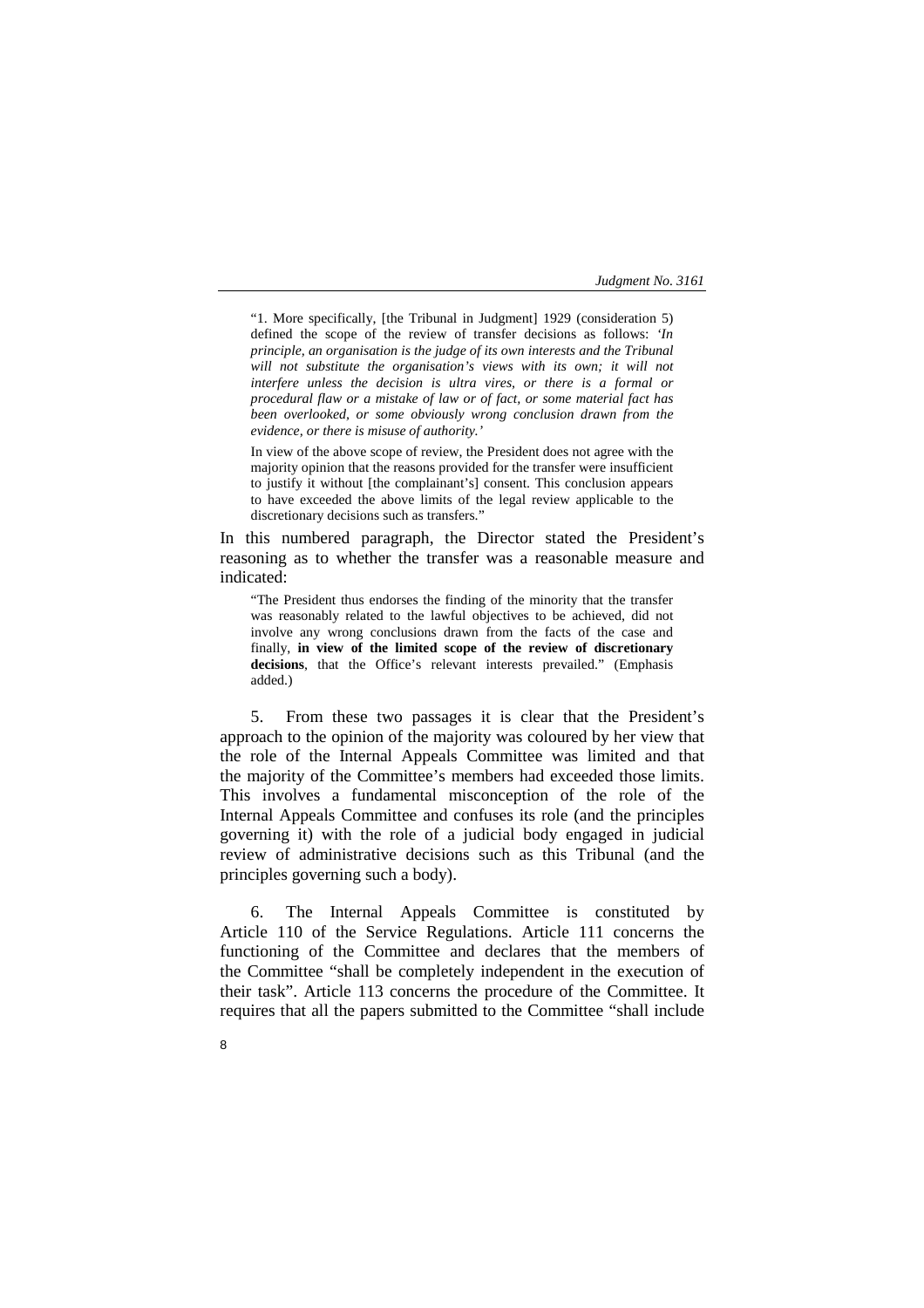all material necessary for the investigation of the case". It provides that the Committee is authorised to receive oral or written evidence, carry out further investigation and "call for any document or information relevant to the matter before it". The Committee is also authorised to adopt its rules of procedure. Those rules of procedure contemplate the calling of witnesses and the tape-recording of their evidence. These provisions do not suggest that the Committee's task is anything other than reviewing the decision under appeal, on its merits. That is to say, the task of the Internal Appeals Committee is to determine whether the decision under appeal is the correct decision or whether, on the facts, some other decision should be made. While provisions establishing an internal appeal committee or board may limit its functions, this is not the case in relation to this Internal Appeals Committee established under the Service Regulations applying to the permanent employees of the EPO.

7. Of course the authority of the Internal Appeals Committee is limited to making recommendations and, to that extent, the ultimate decision-making power remains, in a case such as the present, with the President of the Office. However, the President is obliged to give proper consideration to the recommendations of the Committee and not avoid addressing the reasoning of its members by wrongly indicating, as in this case, that the majority of the Committee's members had exceeded the limits of their role in determining the appeal.

In the present case, the approach of the President appears to have had the result that several key features of the analysis of the majority of the members of the Internal Appeals Committee were either not referred to by her, the President, or glossed over in her reasoning. For example, there is no adequate answer to the majority's view that the transfer of the complainant could not have been justified because there was then an urgent need for examiners given that the complainant would have required three years' training. Nor is there an adequate answer to the complainant's claim, accepted by the majority, that "he went from being an administrator and experienced project manager to being an entry-level examiner, a major change in status". The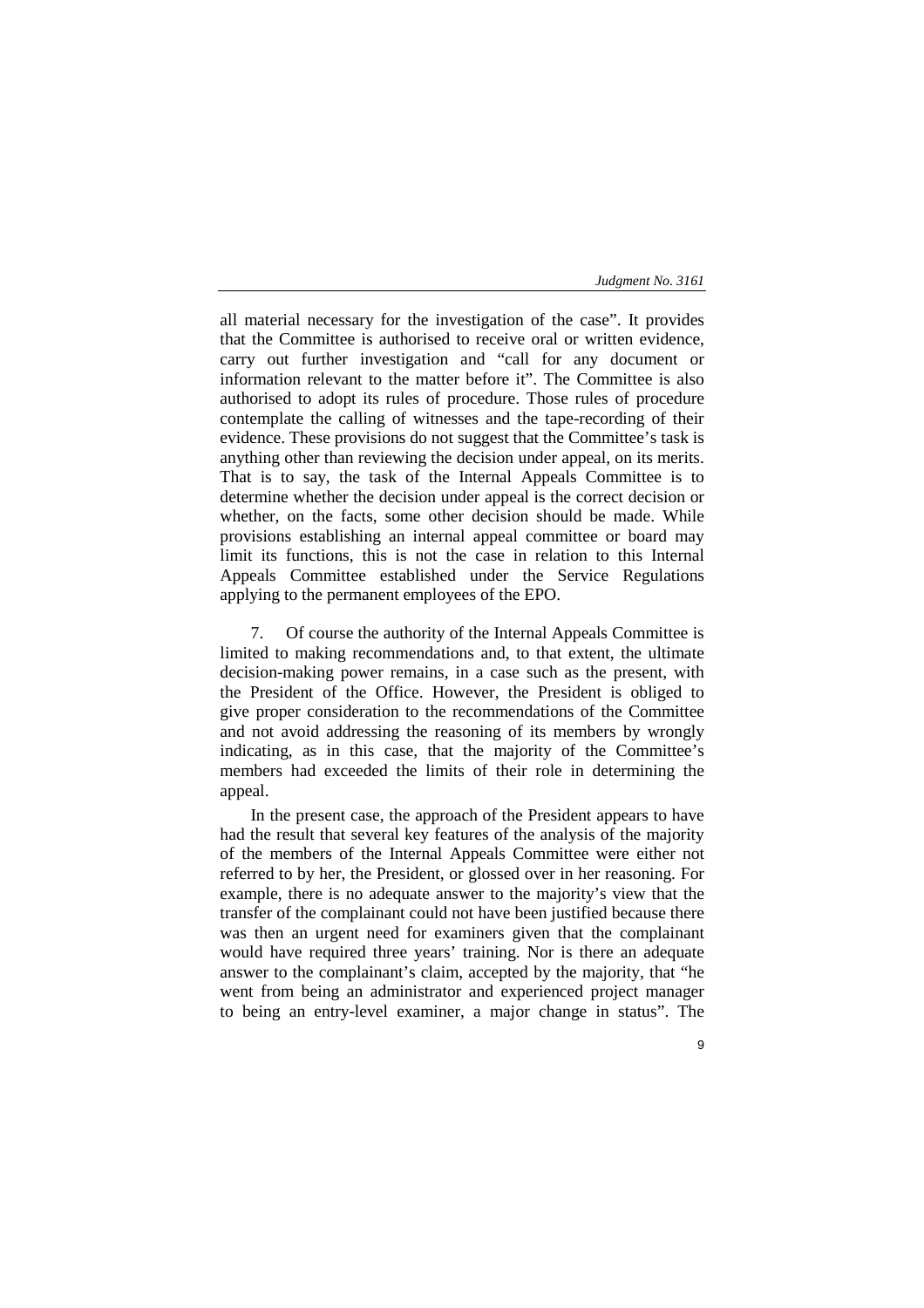President's approach means that her decision was not "fully and adequately motivated" as is required when a final decision refuses, to a staff member's detriment, to follow a favourable recommendation of the internal appeal body (see Judgment 2339, consideration 5).

8. A similar issue concerning the role of an appeal board was considered by the Tribunal in Judgment 3077, a case concerning selection for appointment to a particular position of an official of the International Labour Organization. In that matter the Tribunal said:

"3. The Board stated in its report that it had been guided by the Tribunal's well-established case law according to which an appointment is a discretionary decision, and that it therefore had to confine itself to determining whether or not unfair treatment had occurred and whether the competition procedure had been flawed. It added that it was not called upon to 'give its opinion on the candidates' respective merits'. […]

The complainant submits that the Board, in undertaking only a limited review of the decision not to appoint him to the post for which he had applied, assumed the role of an administrative court and deprived him of his right to an effective internal appeal. The Board was certainly wrong to rely on the case law regarding the Tribunal's limited power of review when defining its own competence (see Judgment 3032, under 10), and the complainant is right to say that the Board is not an administrative court whose sole responsibility in principle is to review the lawfulness of decisions which are challenged. […]"

9. The Tribunal has stated that "the right to an internal appeal is a safeguard which international civil servants enjoy in addition to their right of appeal to a judicial authority" (see Judgment 2781). In the present case, the complainant has not enjoyed the full benefit of an internal appeal because the President of the Office erroneously treated the lawfully founded recommendations of the majority of the Internal Appeals Committee's members as involving an excess of power. The Tribunal notes that the majority of the Committee's members did refer on several occasions, unnecessarily, to decisions of this Tribunal as providing guidance in their consideration of the complainant's appeal. A minority of the Committee's members did so once as well, though in very general terms. However, these references in the opinion of the majority of the Committee's members do not appear to have limited